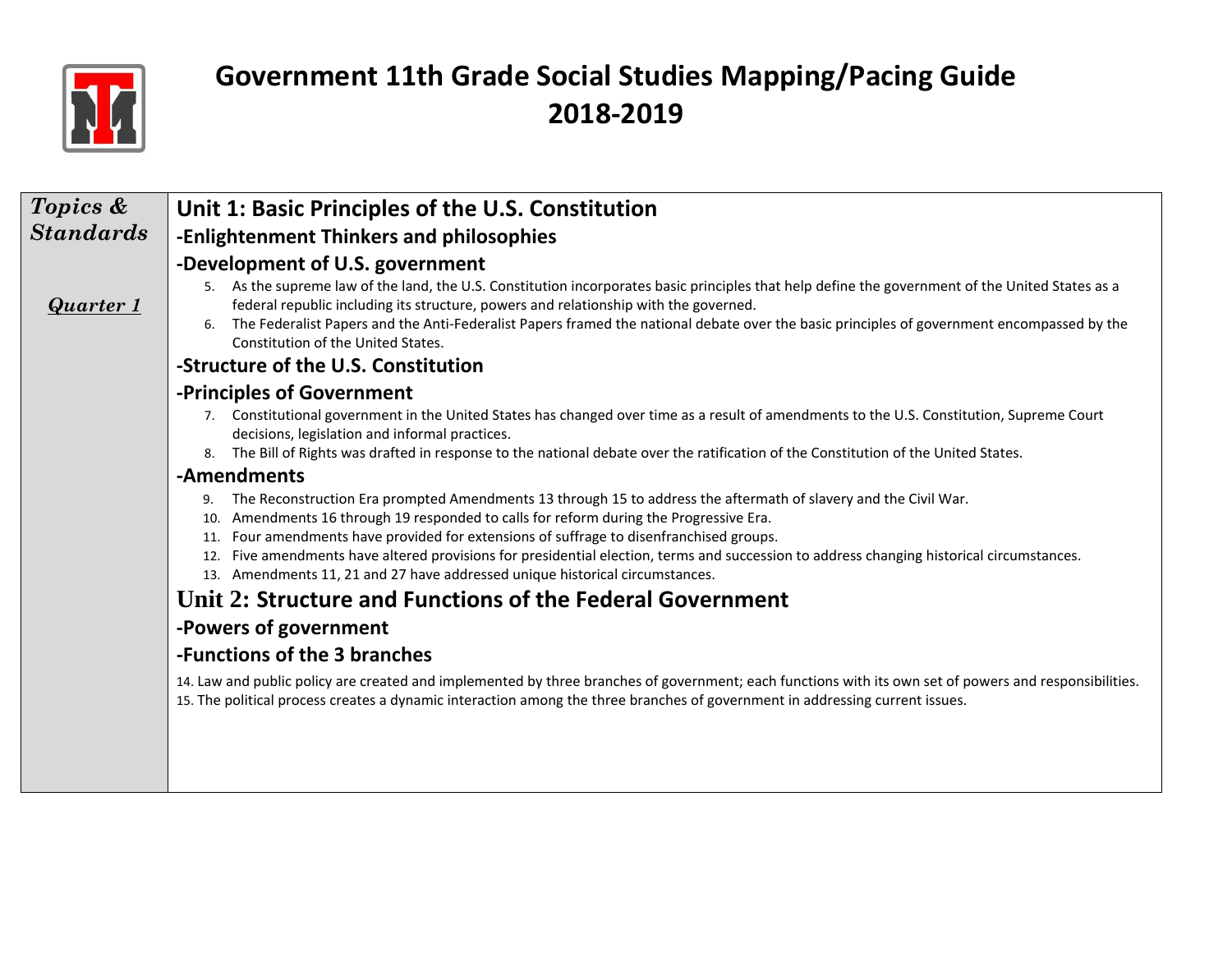| <b>Time Frame</b>                                                                  | <b>Curriculum Units</b>                                                                                                                                                                                                                                                                                                                                                                                                                                                                                                                                                | <b>Opportunities for</b>                                                                                                                                                                                                                                                                                                                                                                                                                                                                                                                                                                                                                                                                                               | <b>Resources</b>                                                                                                                                                                                    | <b>Technology</b> and                                                                                                                                                                                                                                                                                                                                                                                                                                                                                                                                                                                                                       |
|------------------------------------------------------------------------------------|------------------------------------------------------------------------------------------------------------------------------------------------------------------------------------------------------------------------------------------------------------------------------------------------------------------------------------------------------------------------------------------------------------------------------------------------------------------------------------------------------------------------------------------------------------------------|------------------------------------------------------------------------------------------------------------------------------------------------------------------------------------------------------------------------------------------------------------------------------------------------------------------------------------------------------------------------------------------------------------------------------------------------------------------------------------------------------------------------------------------------------------------------------------------------------------------------------------------------------------------------------------------------------------------------|-----------------------------------------------------------------------------------------------------------------------------------------------------------------------------------------------------|---------------------------------------------------------------------------------------------------------------------------------------------------------------------------------------------------------------------------------------------------------------------------------------------------------------------------------------------------------------------------------------------------------------------------------------------------------------------------------------------------------------------------------------------------------------------------------------------------------------------------------------------|
|                                                                                    |                                                                                                                                                                                                                                                                                                                                                                                                                                                                                                                                                                        |                                                                                                                                                                                                                                                                                                                                                                                                                                                                                                                                                                                                                                                                                                                        |                                                                                                                                                                                                     |                                                                                                                                                                                                                                                                                                                                                                                                                                                                                                                                                                                                                                             |
| <b>Basic</b><br><b>Principles of</b><br>the U.S.<br><b>Constitution</b><br>5 Weeks | & Assessment<br>(Evidence)<br><b>UBD Framework</b><br>Unit: Principal Origins of<br>the Constitution<br>Unit: Amendments<br><b>Under Construction</b><br><b>Great Work Coming</b><br>Soon!<br><b>Formative/Summative</b><br><b>Assessments</b><br>4-6 tasks that reach<br>DOK 3-4 AND/OR<br>3-4 FATPS/RAFTS<br>At least 1 GRASP per<br>quarter<br>At least 1 Common<br>Short Cycle per<br>quarter<br>*Assessments located within<br>unit<br>McGraw-Hill Assessment<br><b>Resources</b><br>Lesson Quiz<br>Lesson Review<br><b>Chapter Assessment</b><br>Self-Check Quiz | integration<br><b>Language Arts</b><br>CCSS.ELA-LITERACY.RH.11-<br>12.1<br>Cite specific textual evidence to<br>support analysis of primary and<br>secondary sources, connecting<br>insights gained from specific<br>details to an understanding of the<br>text as a whole.<br>CCSS.ELA-LITERACY.RH.11-<br>12.2<br>Determine the central ideas or<br>information of a primary or<br>secondary source; provide an<br>accurate summary that makes clear<br>the relationships among the key<br>details and ideas.<br>McGraw-Hill Text Literacy<br>Resources<br><b>Reading Essentials</b><br><b>Graphic Novels</b><br><b>Biographies</b><br><b>Research and Writing</b><br><b>Skills</b><br>Content/Academic<br>Vocabulary | (Curriculum or<br>Textbook)<br><b>McGraw Hill</b><br><b>Building Citizenship-Civics</b><br>and Economics<br>(Chapter 1-4)<br>Defined Stem<br><b>Discovery Education</b><br>Reading Like a Historian | Differentiated Learning<br>www.connected.mcgraw-hill.com<br>www.discoveryeducation.com<br>(daily videos and current events)<br>www.definedstem.com<br>(GRASPS-Project based Learning)<br>http://sheg.stanford.edu/us<br>(Reading Like a Historian lessons and activities)<br>http://www.archives.gov/education/<br>(Professional Development, Documents, Archived materials,<br>non-fictional articles, exhibits)<br>www.icivics.com<br>(Interactive tools and activities about civics)<br><b>Differentiated Instruction and ELL support</b><br>listed in online resources under Lesson<br><b>Planning "Differentiation and Remediate."</b> |
|                                                                                    |                                                                                                                                                                                                                                                                                                                                                                                                                                                                                                                                                                        | <b>Ohio Public Library</b><br><b>Information Network</b>                                                                                                                                                                                                                                                                                                                                                                                                                                                                                                                                                                                                                                                               |                                                                                                                                                                                                     |                                                                                                                                                                                                                                                                                                                                                                                                                                                                                                                                                                                                                                             |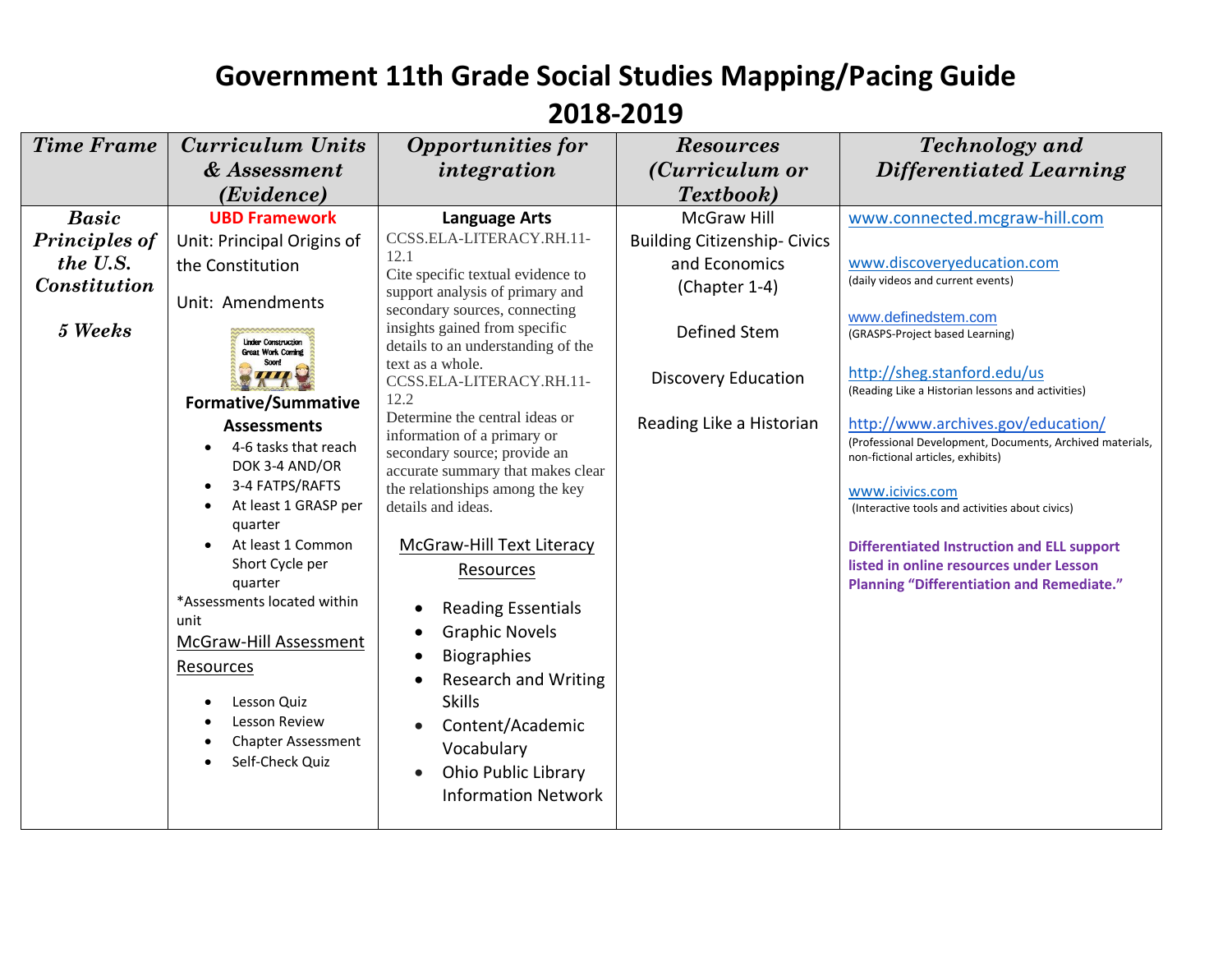| <b>Structure</b><br>and<br><b>Functions of</b><br>the Federal<br><b>Government</b><br>3 Weeks | <b>UBD Framework</b><br>Unit: the contract of the contract of the contract of the contract of the contract of the contract of the contract of the contract of the contract of the contract of the contract of the contract of the contract of the cont<br><b>Formative/Summative</b><br><b>Assessments</b><br>3-5 tasks that reach<br>DOK 3-4 AND/OR<br>2-3 FATPS/RAFTS<br>At least 1 GRASP per<br>quarter<br>At least 1 Common<br>Short Cycle per<br>quarter<br>*Assessments located within<br>unit<br>McGraw-Hill Assessment<br>Resources<br>Lesson Quiz<br><b>Lesson Review</b><br><b>Chapter Assessment</b><br>Self-Check Quiz | <b>Language Arts</b><br>CCSS.ELA-LITERACY.RH.11-<br>12.3<br>Evaluate various explanations for<br>actions or events and determine<br>which explanation best accords<br>with textual evidence,<br>acknowledging where the text<br>leaves matters uncertain.<br>McGraw-Hill Text Literacy<br>Resources<br><b>Reading Essentials</b><br><b>Graphic Novels</b><br><b>Biographies</b><br>Research and Writing<br><b>Skills</b><br>Content/Academic<br>Vocabulary<br>Ohio Public Library<br><b>Information Network</b> | <b>McGraw Hill</b><br><b>Building Citizenship-Civics</b><br>and Economics<br>(Chapter 5-7)<br>Defined Stem<br><b>Discovery Education</b><br>Reading Like a Historian | www.connected.mcgraw-hill.com<br>www.discoveryeducation.com<br>(daily videos and current events)<br>www.definedstem.com<br>(GRASPS-Project based Learning)<br>http://sheg.stanford.edu/us<br>(Reading Like a Historian lessons and activities)<br>http://www.archives.gov/education/<br>(Professional Development, Documents, Archived materials,<br>non-fictional articles, exhibits)<br>www.icivics.com<br>(Interactive tools and activities about civics)<br><b>Differentiated Instruction and ELL support</b><br>listed in online resources under Lesson<br><b>Planning "Differentiation and Remediate."</b> |
|-----------------------------------------------------------------------------------------------|------------------------------------------------------------------------------------------------------------------------------------------------------------------------------------------------------------------------------------------------------------------------------------------------------------------------------------------------------------------------------------------------------------------------------------------------------------------------------------------------------------------------------------------------------------------------------------------------------------------------------------|-----------------------------------------------------------------------------------------------------------------------------------------------------------------------------------------------------------------------------------------------------------------------------------------------------------------------------------------------------------------------------------------------------------------------------------------------------------------------------------------------------------------|----------------------------------------------------------------------------------------------------------------------------------------------------------------------|------------------------------------------------------------------------------------------------------------------------------------------------------------------------------------------------------------------------------------------------------------------------------------------------------------------------------------------------------------------------------------------------------------------------------------------------------------------------------------------------------------------------------------------------------------------------------------------------------------------|
|-----------------------------------------------------------------------------------------------|------------------------------------------------------------------------------------------------------------------------------------------------------------------------------------------------------------------------------------------------------------------------------------------------------------------------------------------------------------------------------------------------------------------------------------------------------------------------------------------------------------------------------------------------------------------------------------------------------------------------------------|-----------------------------------------------------------------------------------------------------------------------------------------------------------------------------------------------------------------------------------------------------------------------------------------------------------------------------------------------------------------------------------------------------------------------------------------------------------------------------------------------------------------|----------------------------------------------------------------------------------------------------------------------------------------------------------------------|------------------------------------------------------------------------------------------------------------------------------------------------------------------------------------------------------------------------------------------------------------------------------------------------------------------------------------------------------------------------------------------------------------------------------------------------------------------------------------------------------------------------------------------------------------------------------------------------------------------|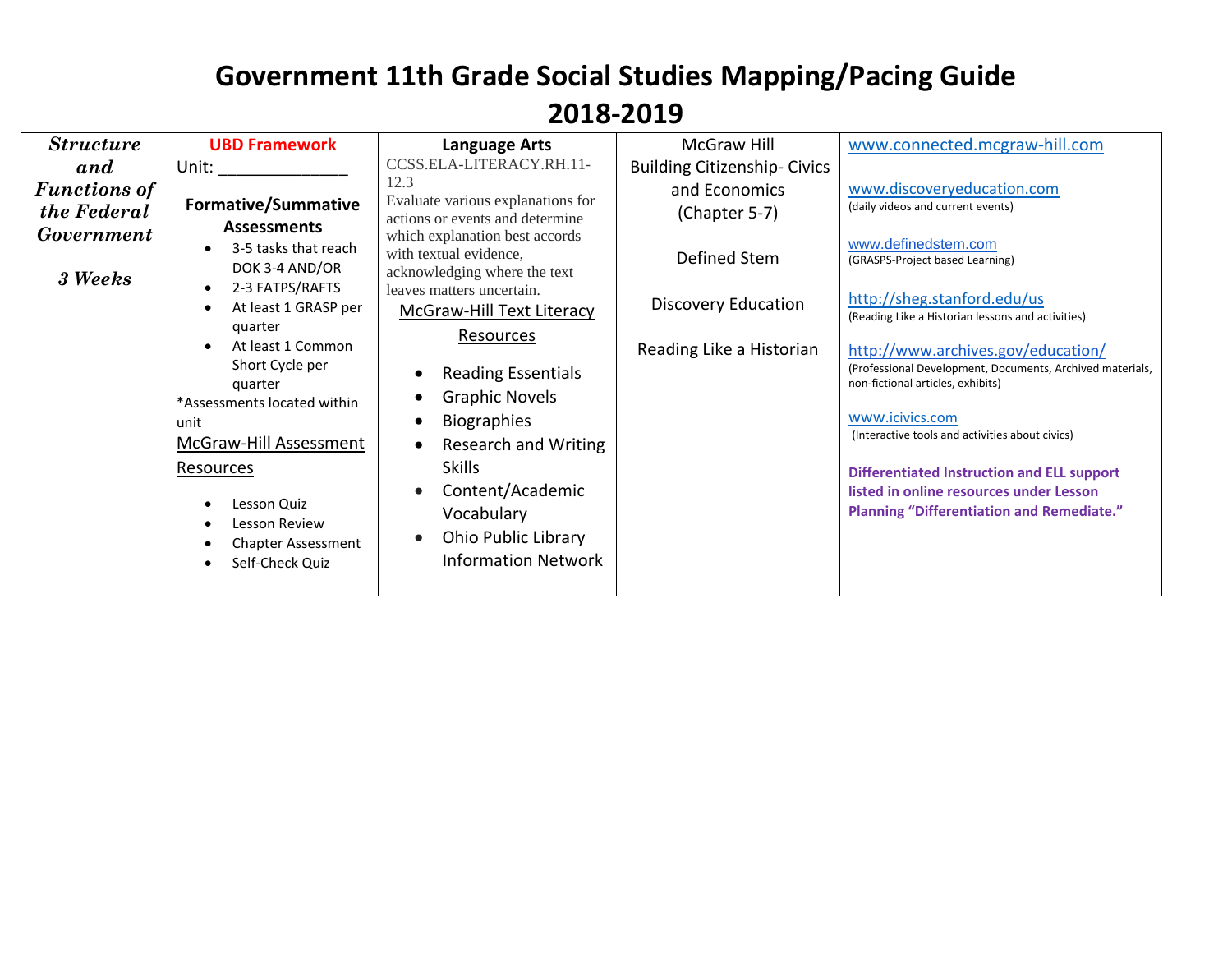| Topics &         | Unit 3: Civic Participation and Skills $(5 w)$                                                                                                                                                                                                                                                                              |
|------------------|-----------------------------------------------------------------------------------------------------------------------------------------------------------------------------------------------------------------------------------------------------------------------------------------------------------------------------|
| <b>Standards</b> | -Political Parties, Mass Media, and Interest Groups                                                                                                                                                                                                                                                                         |
|                  | Opportunities for civic engagement with the structures of government are made possible through political and public policy processes.<br>Political parties, interest groups and the media provide opportunities for civic involvement through various means                                                                 |
| Quarter 2        | -Elections and Voting Behavior                                                                                                                                                                                                                                                                                              |
|                  | Issues can be analyzed through the critical use of information from public records, surveys, research data and policy positions of advocacy groups.<br>The processes of persuasion, compromise, consensus building and negotiation contribute to the resolution of conflicts and differences.<br>4.                         |
|                  | Unit 4: Public Policy $(3 w)$                                                                                                                                                                                                                                                                                               |
|                  | -Legislative Branch                                                                                                                                                                                                                                                                                                         |
|                  | 21. A variety of entities within the three branches of government, at all levels, address public policy issues that arise in domestic and international affairs.<br>22. Individuals and organizations play a role within federal, state and local governments in helping to determine public (domestic and foreign) policy. |

| <b>Time Frame</b> | Curriculum Units &                             | <b>Opportunities for</b>                                                             | <b>Resources</b>             | <b>Technology and Differentiated</b>                                                |
|-------------------|------------------------------------------------|--------------------------------------------------------------------------------------|------------------------------|-------------------------------------------------------------------------------------|
|                   | <i>Assessment</i>                              | integration                                                                          | ( <i>Curriculum or</i>       | Learning                                                                            |
|                   | (Evidence)                                     |                                                                                      | Textbook)                    |                                                                                     |
| Civic             | <b>UBD Framework</b>                           | <b>Language Arts</b>                                                                 | <b>McGraw Hill</b>           | www.connected.mcgraw-hill.com                                                       |
| Participation     | Unit: Political Parties,                       |                                                                                      | <b>Building Citizenship-</b> |                                                                                     |
| and Skills        | Interest Groups, Media                         | CCSS.ELA-                                                                            | <b>Civics and Economics</b>  | www.discoveryeducation.com                                                          |
| 5 Weeks           | <b>Under Construction</b>                      | LITERACY.RH.11-12.7<br>Integrate and evaluate multiple                               | (Chapter 8-9)                | (daily videos and current events)                                                   |
|                   | Great Work Coming<br>Soon<br>ШТ                | sources of information<br>presented in diverse formats<br>and media (e.g., visually, | Defined Stem                 | www.definedstem.com<br>(GRASPS-Project based Learning)                              |
|                   | <b>Formative/Summative</b>                     | quantitatively, as well as in<br>words) in order to address a                        | <b>Discovery Education</b>   | http://sheg.stanford.edu/us<br>(Reading<br>Like a Historian lessons and activities) |
|                   | <b>Assessments</b><br>4-6 tasks that reach DOK | question or solve a problem.<br>CCSS.ELA-                                            | Reading Like a               | http://www.archives.gov/education/                                                  |
|                   | 3-4 AND/OR                                     | LITERACY.RH.11-12.8                                                                  | Historian                    |                                                                                     |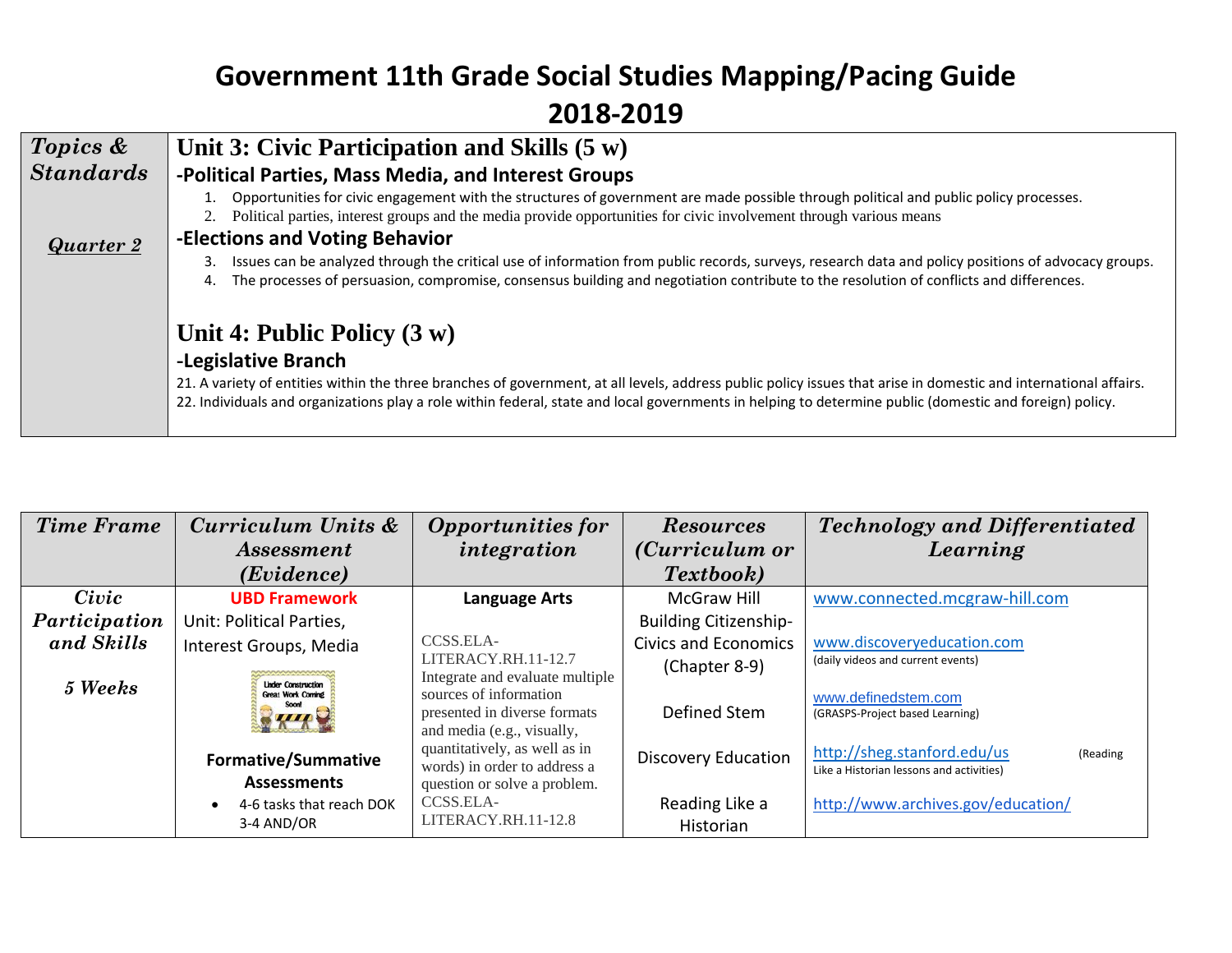|                      | 3-4 FATPS/RAFTS<br>At least 1 GRASP per<br>quarter<br>At least 1 Common Short<br>Cycle per quarter<br>*Assessments located within unit<br>McGraw-Hill Assessment<br>Resources<br>Lesson Quiz<br>Lesson Review<br><b>Chapter Assessment</b><br>Self-Check Quiz | Evaluate an author's premises,<br>claims, and evidence by<br>corroborating or challenging<br>them with other information.<br>McGraw-Hill Text<br><b>Literacy Resources</b><br>Reading<br>Essentials<br><b>Graphic Novels</b><br><b>Biographies</b><br>Research and<br><b>Writing Skills</b><br>Content/Academi<br>c Vocabulary<br><b>Ohio Public</b><br>Library<br>Information<br>Network |                                                | (Professional Development, Documents, Archived materials,<br>non-fictional articles, exhibits)<br>www.icivics.com<br>(Interactive tools and activities about civics)<br><b>Differentiated Instruction and ELL support listed</b><br>in online resources under Lesson Planning<br>"Differentiation and Remediate." |
|----------------------|---------------------------------------------------------------------------------------------------------------------------------------------------------------------------------------------------------------------------------------------------------------|-------------------------------------------------------------------------------------------------------------------------------------------------------------------------------------------------------------------------------------------------------------------------------------------------------------------------------------------------------------------------------------------|------------------------------------------------|-------------------------------------------------------------------------------------------------------------------------------------------------------------------------------------------------------------------------------------------------------------------------------------------------------------------|
|                      | <b>UBD Framework</b>                                                                                                                                                                                                                                          | <b>Language Arts</b>                                                                                                                                                                                                                                                                                                                                                                      | <b>McGraw Hill</b>                             | www.connected.mcgraw-hill.com                                                                                                                                                                                                                                                                                     |
| <b>Public Policy</b> | Unit: Legislative Branch                                                                                                                                                                                                                                      | CCSS.ELA-<br>LITERACY.RH.11-12.4                                                                                                                                                                                                                                                                                                                                                          | <b>Building Citizenship-</b>                   |                                                                                                                                                                                                                                                                                                                   |
| 3 Weeks              | <b>Under Construction</b><br><b>Great Work Coming</b>                                                                                                                                                                                                         | Determine the meaning of<br>words and phrases as they are                                                                                                                                                                                                                                                                                                                                 | <b>Civics and Economics</b><br>(Chapter 10-13) | www.discoveryeducation.com<br>(daily videos and current events)                                                                                                                                                                                                                                                   |
|                      |                                                                                                                                                                                                                                                               | used in a text, including<br>analyzing how an author uses                                                                                                                                                                                                                                                                                                                                 | Defined Stem                                   | www.definedstem.com<br>(GRASPS-Project based Learning)                                                                                                                                                                                                                                                            |
|                      | Pre-Assessment                                                                                                                                                                                                                                                | and refines the meaning of a<br>key term over the course of a                                                                                                                                                                                                                                                                                                                             |                                                | http://sheg.stanford.edu/us<br>(Reading                                                                                                                                                                                                                                                                           |
|                      | <b>Formative/Summative</b>                                                                                                                                                                                                                                    | text (e.g., how Madison<br>defines faction in Federalist N                                                                                                                                                                                                                                                                                                                                | <b>Discovery Education</b>                     | Like a Historian lessons and activities)                                                                                                                                                                                                                                                                          |
|                      | <b>Assessments</b>                                                                                                                                                                                                                                            | $0.10$ ).                                                                                                                                                                                                                                                                                                                                                                                 | Reading Like a                                 | http://www.archives.gov/education/                                                                                                                                                                                                                                                                                |
|                      | 3-5 tasks that reach DOK<br>3-4 AND/OR                                                                                                                                                                                                                        | CCSS.ELA-<br>LITERACY.RH.11-12.5                                                                                                                                                                                                                                                                                                                                                          | Historian                                      | (Professional Development, Documents, Archived materials,<br>non-fictional articles, exhibits)                                                                                                                                                                                                                    |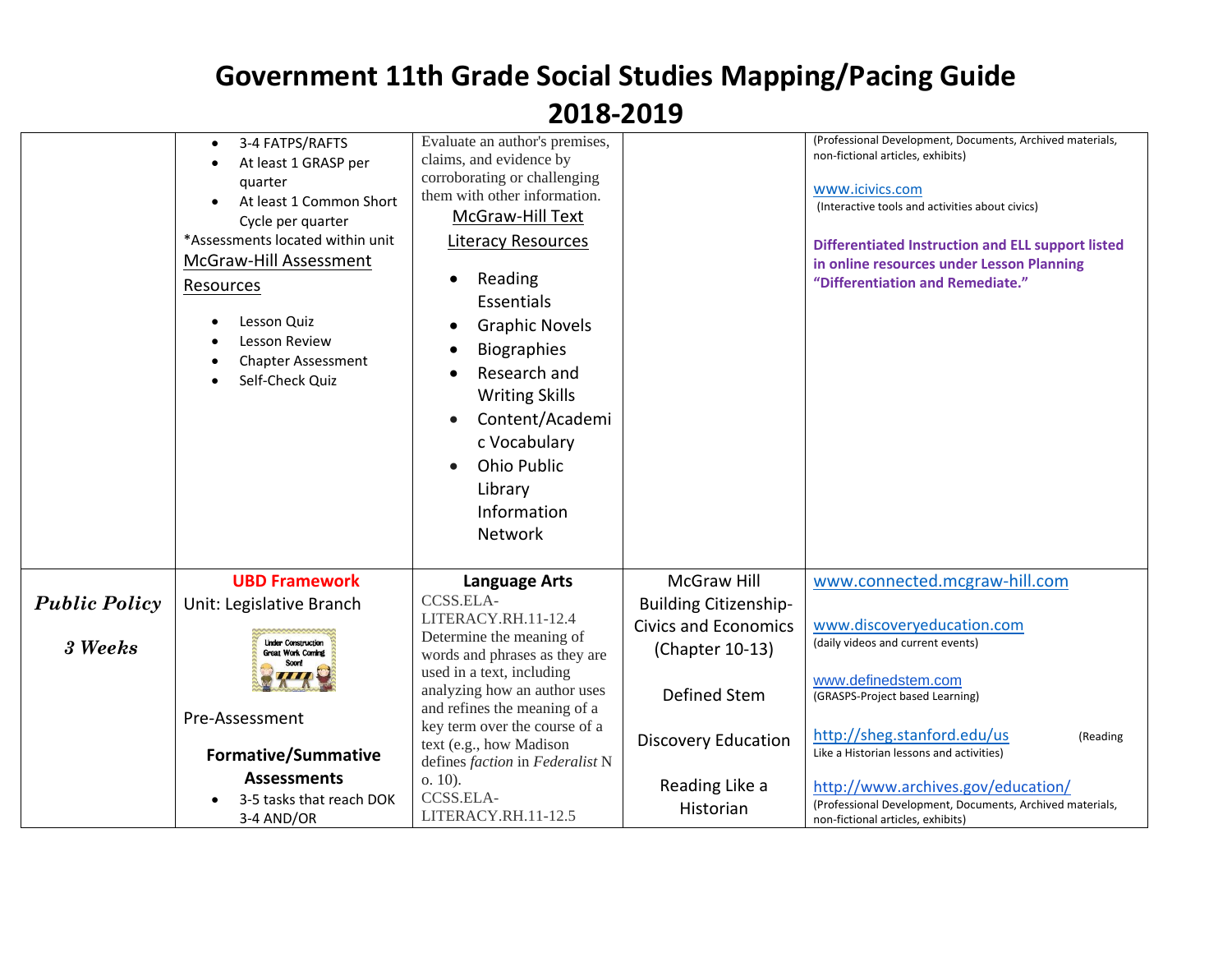| 2-3 FATPS/RAFTS<br>$\bullet$<br>At least 1 GRASP per<br>quarter<br>At least 1 Common Short<br>Cycle per quarter<br>*Assessments located within unit<br>McGraw-Hill Assessment<br>Resources<br>Lesson Quiz<br>Lesson Review<br><b>Chapter Assessment</b><br>Self-Check Quiz | Analyze in detail how a<br>complex primary source is<br>structured, including how key<br>sentences, paragraphs, and<br>larger portions of the text<br>contribute to the whole.<br>McGraw-Hill Text<br>Literacy Resources<br>Reading<br>Essentials<br><b>Graphic Novels</b><br><b>Biographies</b><br>Research and<br><b>Writing Skills</b><br>Content/Academi<br>c Vocabulary<br>Ohio Public<br>Library<br>Information<br><b>Network</b> | www.icivics.com<br>(Interactive tools and activities about civics)<br><b>Differentiated Instruction and ELL support listed</b><br>in online resources under Lesson Planning<br>"Differentiation and Remediate." |
|----------------------------------------------------------------------------------------------------------------------------------------------------------------------------------------------------------------------------------------------------------------------------|-----------------------------------------------------------------------------------------------------------------------------------------------------------------------------------------------------------------------------------------------------------------------------------------------------------------------------------------------------------------------------------------------------------------------------------------|-----------------------------------------------------------------------------------------------------------------------------------------------------------------------------------------------------------------|
|----------------------------------------------------------------------------------------------------------------------------------------------------------------------------------------------------------------------------------------------------------------------------|-----------------------------------------------------------------------------------------------------------------------------------------------------------------------------------------------------------------------------------------------------------------------------------------------------------------------------------------------------------------------------------------------------------------------------------------|-----------------------------------------------------------------------------------------------------------------------------------------------------------------------------------------------------------------|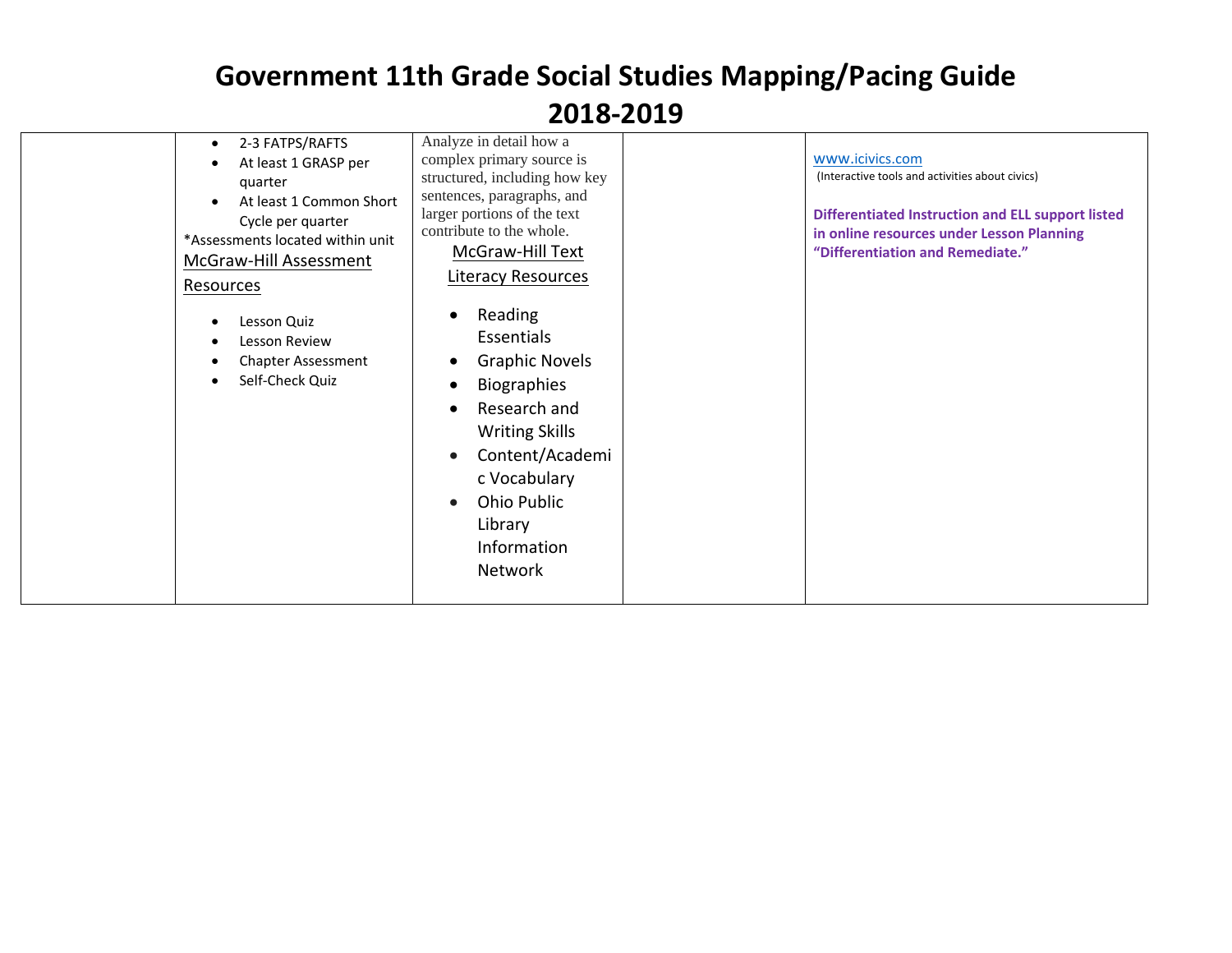| Topics &         | Unit 4: Public Policy (continued from 2 <sup>nd</sup> Quarter)                                                                                                                                                                                                                                                                                                                                                                                                                                                         |
|------------------|------------------------------------------------------------------------------------------------------------------------------------------------------------------------------------------------------------------------------------------------------------------------------------------------------------------------------------------------------------------------------------------------------------------------------------------------------------------------------------------------------------------------|
| <b>Standards</b> | -Executive Branch                                                                                                                                                                                                                                                                                                                                                                                                                                                                                                      |
| Quarter 3        | -Judicial Branch<br>21. A variety of entities within the three branches of government, at all levels, address public policy issues that arise in domestic and international<br>affairs.<br>22. Individuals and organizations play a role within federal, state and local governments in helping to determine public (domestic and foreign) policy.                                                                                                                                                                     |
|                  | Unit 5: Role of the People                                                                                                                                                                                                                                                                                                                                                                                                                                                                                             |
|                  | -Civil Liberties                                                                                                                                                                                                                                                                                                                                                                                                                                                                                                       |
|                  | In the United States, people have rights that protect them from undue governmental interference. Rights carry responsibilities that help define how<br>16.<br>people use their rights and that require respect for the rights of others.<br>Historically, the United States has struggled with majority rule and the extension of minority rights. As a result of this struggle, the government has<br>17.<br>increasingly extended civil rights to marginalized groups and broadened opportunities for participation. |

| <b>Time Frame</b>    | <b>Curriculum Units</b>                            | <b>Opportunities for</b>                                                                             | <b>Resources</b>                               | <b>Technology and Differentiated</b>                                                |
|----------------------|----------------------------------------------------|------------------------------------------------------------------------------------------------------|------------------------------------------------|-------------------------------------------------------------------------------------|
|                      | $&$ Assessment                                     | integration                                                                                          | ( <i>Curriculum or</i>                         | Learning                                                                            |
|                      | (Evidence)                                         |                                                                                                      | <b>Textbook</b> )                              |                                                                                     |
|                      | <b>UBD Framework</b>                               | Language Arts                                                                                        | McGraw Hill                                    | www.connected.mcgraw-hill.com                                                       |
| <b>Public Policy</b> | Unit: Unit                                         | CCSS.ELA-LITERACY.RH.11-                                                                             | <b>Building Citizenship-</b>                   |                                                                                     |
| <b>6 Weeks</b>       | <b>Formative/Summative</b><br><b>Assessments</b>   | 12.1<br>Cite specific textual evidence to<br>support analysis of primary and                         | <b>Civics and Economics</b><br>(Chapter 10-13) | www.discoveryeducation.com<br>(daily videos and current events)                     |
|                      | 4-6 tasks that reach<br>DOK 3-4 AND/OR             | secondary sources, connecting<br>insights gained from specific<br>details to an understanding of the | Defined Stem                                   | www.definedstem.com<br>(GRASPS-Project based Learning)                              |
|                      | 3-4 FATPS/RAFTS<br>At least 1 GRASP per<br>quarter | text as a whole.<br>CCSS.ELA-LITERACY.RH.11-<br>12.2                                                 | <b>Discovery Education</b>                     | http://sheg.stanford.edu/us<br>(Reading Like<br>a Historian lessons and activities) |
|                      |                                                    | Determine the central ideas or                                                                       | Reading Like a Historian                       | http://www.archives.gov/education/                                                  |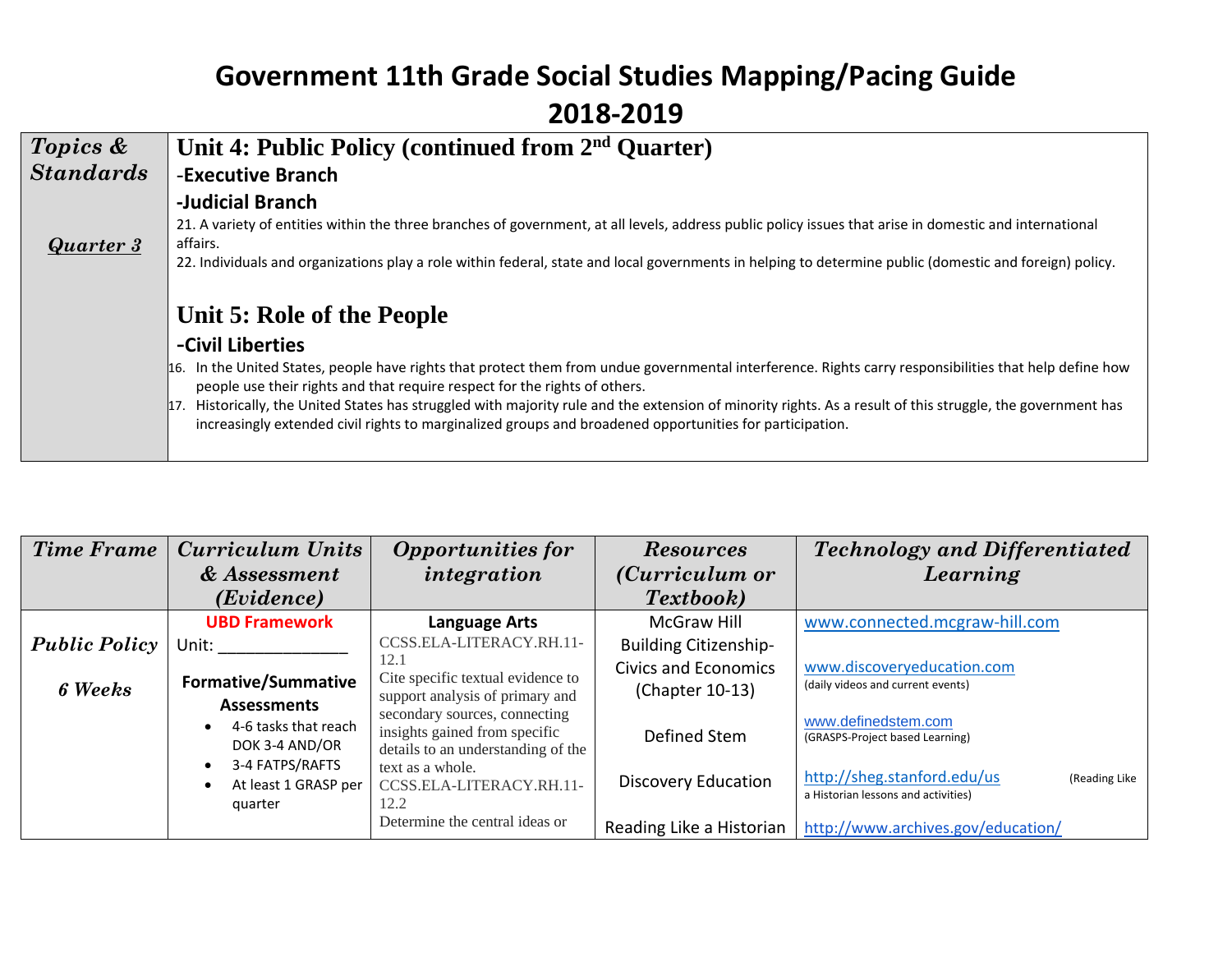|                                  | At least 1 Common<br>$\bullet$<br>Short Cycle per<br>quarter<br>*Assessments located within<br>unit<br>McGraw-Hill<br><b>Assessment Resources</b><br>Lesson Quiz<br>Lesson Review<br><b>Chapter Assessment</b><br>Self-Check Quiz | information of a primary or<br>secondary source; provide an<br>accurate summary that makes<br>clear the relationships among the<br>key details and ideas.<br>CCSS.ELA-LITERACY.RH.11-<br>12.5<br>Analyze in detail how a complex<br>primary source is structured,<br>including how key sentences,<br>paragraphs, and larger portions<br>of the text contribute to the<br>whole.<br><b>McGraw-Hill Text Literacy</b><br>Resources<br><b>Reading Essentials</b><br>$\bullet$<br><b>Graphic Novels</b><br><b>Biographies</b><br>Research and<br><b>Writing Skills</b><br>Content/Academic<br>$\bullet$<br>Vocabulary<br><b>Ohio Public Library</b><br>$\bullet$<br>Information<br>Network |                                                                                            | (Professional Development, Documents, Archived materials, non-<br>fictional articles, exhibits)<br>www.icivics.com<br>(Interactive tools and activities about civics)<br>Differentiated Instruction and ELL support listed in<br>online resources under Lesson Planning<br>"Differentiation and Remediate." |
|----------------------------------|-----------------------------------------------------------------------------------------------------------------------------------------------------------------------------------------------------------------------------------|----------------------------------------------------------------------------------------------------------------------------------------------------------------------------------------------------------------------------------------------------------------------------------------------------------------------------------------------------------------------------------------------------------------------------------------------------------------------------------------------------------------------------------------------------------------------------------------------------------------------------------------------------------------------------------------|--------------------------------------------------------------------------------------------|-------------------------------------------------------------------------------------------------------------------------------------------------------------------------------------------------------------------------------------------------------------------------------------------------------------|
| Role of the<br>People<br>3 Weeks | <b>UBD Framework</b><br>Unit:<br><b>Formative/Summative</b><br><b>Assessments</b>                                                                                                                                                 | <b>Language Arts</b><br>CCSS.ELA-LITERACY.RH.11-<br>12.3<br>Evaluate various explanations<br>for actions or events and<br>determine which explanation<br>best accords with textual                                                                                                                                                                                                                                                                                                                                                                                                                                                                                                     | McGraw Hill<br><b>Building Citizenship-</b><br><b>Civics and Economics</b><br>(Chapter 14) | www.connected.mcgraw-hill.com<br>www.discoveryeducation.com<br>(daily videos and current events)<br>www.definedstem.com                                                                                                                                                                                     |
|                                  |                                                                                                                                                                                                                                   |                                                                                                                                                                                                                                                                                                                                                                                                                                                                                                                                                                                                                                                                                        | Defined Stem                                                                               | (GRASPS-Project based Learning)                                                                                                                                                                                                                                                                             |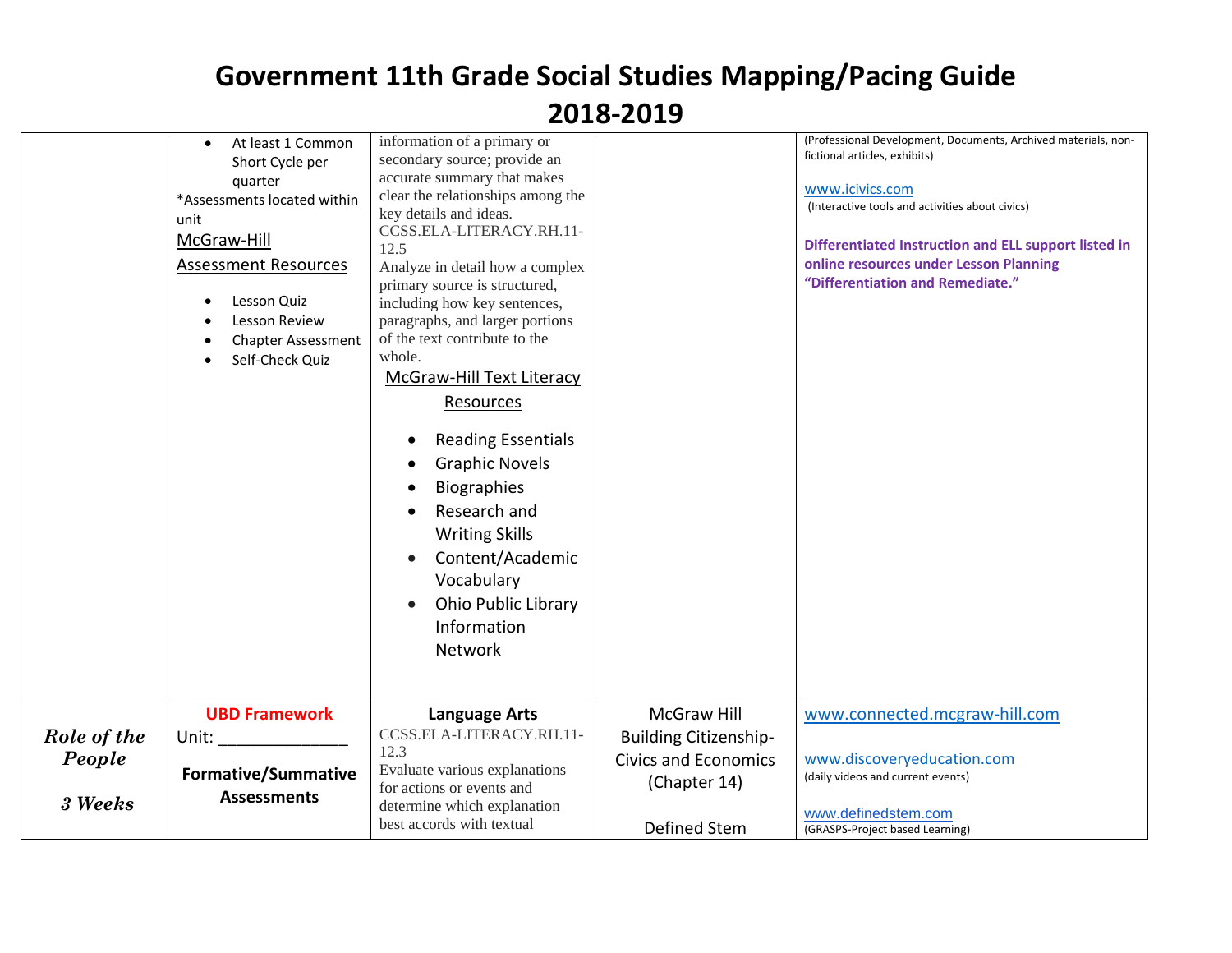|  | 3-5 tasks that reach<br>DOK 3-4 AND/OR<br>2-3 FATPS/RAFTS<br>At least 1 GRASP per<br>quarter<br>At least 1 Common<br>Short Cycle per<br>quarter<br>*Assessments located within<br>unit<br>McGraw-Hill<br><b>Assessment Resources</b><br>Lesson Quiz<br>Lesson Review<br><b>Chapter Assessment</b><br>Self-Check Quiz | evidence, acknowledging where<br>the text leaves matters uncertain.<br>McGraw-Hill Text Literacy<br>Resources<br><b>Reading Essentials</b><br>$\bullet$<br><b>Graphic Novels</b><br>$\bullet$<br><b>Biographies</b><br>$\bullet$<br>Research and<br>$\bullet$<br><b>Writing Skills</b><br>Content/Academic<br>$\bullet$<br>Vocabulary<br><b>Ohio Public Library</b><br>$\bullet$<br>Information<br><b>Network</b> | <b>Discovery Education</b><br>Reading Like a Historian | http://sheg.stanford.edu/us<br>(Reading Like<br>a Historian lessons and activities)<br>http://www.archives.gov/education/<br>(Professional Development, Documents, Archived materials, non-<br>fictional articles, exhibits)<br>www.icivics.com<br>(Interactive tools and activities about civics)<br>Differentiated Instruction and ELL support listed in<br>online resources under Lesson Planning<br>"Differentiation and Remediate." |
|--|----------------------------------------------------------------------------------------------------------------------------------------------------------------------------------------------------------------------------------------------------------------------------------------------------------------------|-------------------------------------------------------------------------------------------------------------------------------------------------------------------------------------------------------------------------------------------------------------------------------------------------------------------------------------------------------------------------------------------------------------------|--------------------------------------------------------|------------------------------------------------------------------------------------------------------------------------------------------------------------------------------------------------------------------------------------------------------------------------------------------------------------------------------------------------------------------------------------------------------------------------------------------|
|--|----------------------------------------------------------------------------------------------------------------------------------------------------------------------------------------------------------------------------------------------------------------------------------------------------------------------|-------------------------------------------------------------------------------------------------------------------------------------------------------------------------------------------------------------------------------------------------------------------------------------------------------------------------------------------------------------------------------------------------------------------|--------------------------------------------------------|------------------------------------------------------------------------------------------------------------------------------------------------------------------------------------------------------------------------------------------------------------------------------------------------------------------------------------------------------------------------------------------------------------------------------------------|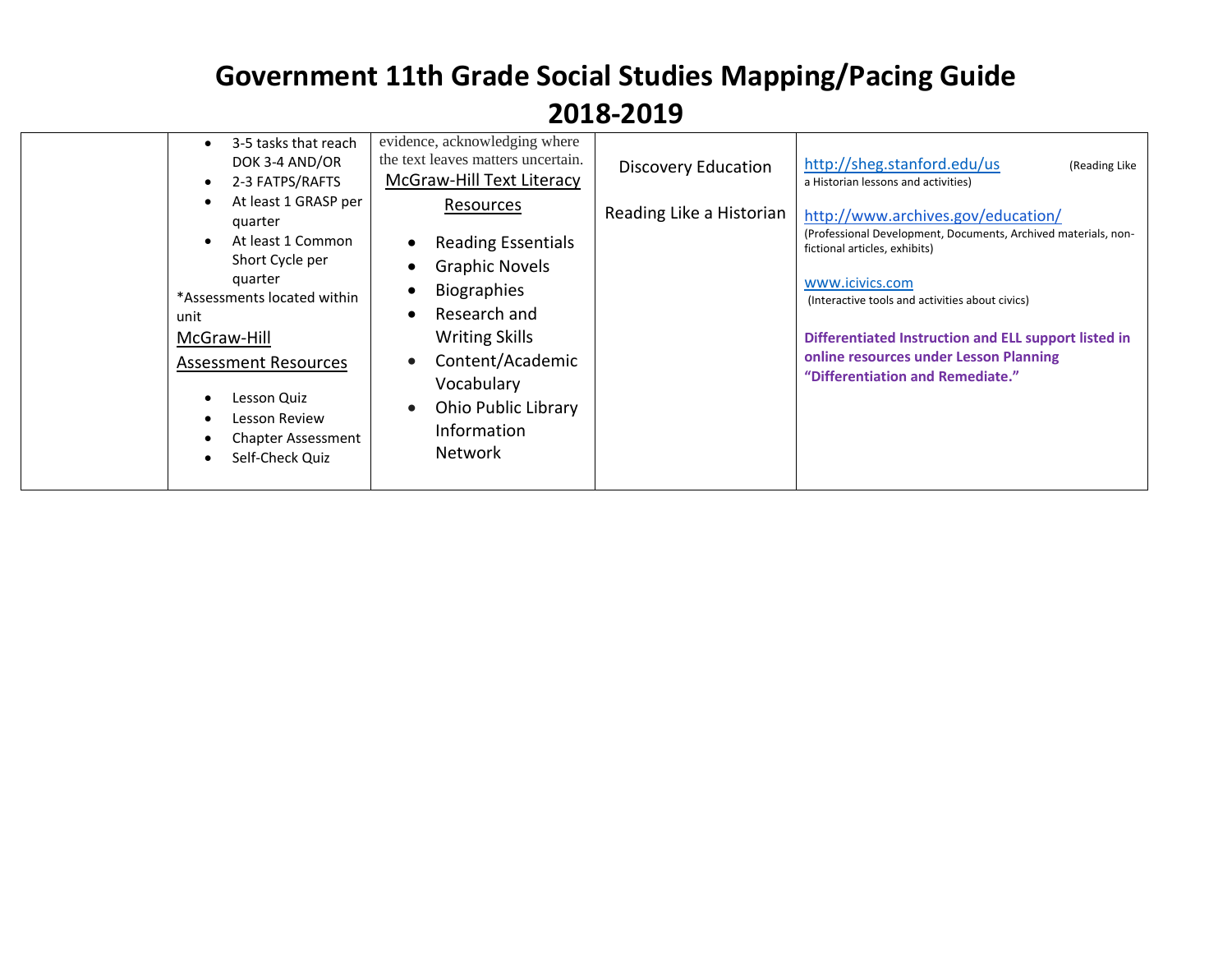| Topics &         | <b>Unit 5 Project-Mock Trial</b>                                                                                                                                                         |
|------------------|------------------------------------------------------------------------------------------------------------------------------------------------------------------------------------------|
| <b>Standards</b> |                                                                                                                                                                                          |
|                  | Unit 6: Government and the Economy                                                                                                                                                       |
|                  | -Economic Decisions of Government                                                                                                                                                        |
| Quarter 4        | 23. The federal government uses spending and tax policy to maintain economic stability and foster economic growth. Regulatory actions carry economic<br>costs and benefits.              |
|                  | 24. The Federal Reserve System uses monetary tools to regulate the nation's money supply and moderate the effects of expansion and contraction in<br>the economy.                        |
|                  | Unit 7: Ohio's State and Local Government                                                                                                                                                |
|                  | -Ohio Constitution of 1851                                                                                                                                                               |
|                  | 18. The Ohio Constitution was drafted in 1851 to address difficulties in governing the state of Ohio.                                                                                    |
|                  | 19. As a framework for the state, the Ohio Constitution complements the federal structure of government in the United States.                                                            |
|                  | -Local Government                                                                                                                                                                        |
|                  | 20. Individuals in Ohio have a responsibility to assist state and local governments as they address relevant and often controversial problems that directly<br>affect their communities. |

| <b>Time Frame</b> | <b>Curriculum Units</b>                        | <b>Opportunities for</b>                                                                                   | <b>Resources</b>             | <b>Technology</b> and                                                            |
|-------------------|------------------------------------------------|------------------------------------------------------------------------------------------------------------|------------------------------|----------------------------------------------------------------------------------|
|                   | & Assessment                                   | integration                                                                                                | <i>(Curriculum</i> )         | <b>Differentiated Learning</b>                                                   |
|                   | ( <i>Evidence</i> )                            |                                                                                                            | or Textbook)                 |                                                                                  |
| Mock Trial        | <b>UBD Framework</b>                           | <b>Language Arts</b>                                                                                       | McGraw Hill                  | www.connected.mcgraw-hill.com                                                    |
|                   | Unit:                                          | CCSS.ELA-LITERACY.RH.11-12.8                                                                               | <b>Building Citizenship-</b> |                                                                                  |
| 3 Weeks           |                                                | Evaluate an author's premises, claims,<br>and evidence by corroborating or                                 | Civics and                   | www.discoveryeducation.com                                                       |
|                   | <b>Formative/Summative</b>                     | challenging them with other                                                                                | Economics                    | (daily videos and current events)                                                |
|                   | <b>Assessments</b><br>3-5 tasks that reach     | information.                                                                                               | (Chapter 15)                 | www.definedstem.com                                                              |
|                   | DOK 3-4 AND/OR<br>2-3 FATPS/RAFTS<br>$\bullet$ | CCSS.ELA-LITERACY.RH.11-12.9<br>Integrate information from diverse<br>sources, both primary and secondary, | Defined Stem                 | (GRASPS-Project based Learning)                                                  |
|                   |                                                | into a coherent understanding of an                                                                        |                              | http://sheg.stanford.edu/us<br>(Reading Like a Historian lessons and activities) |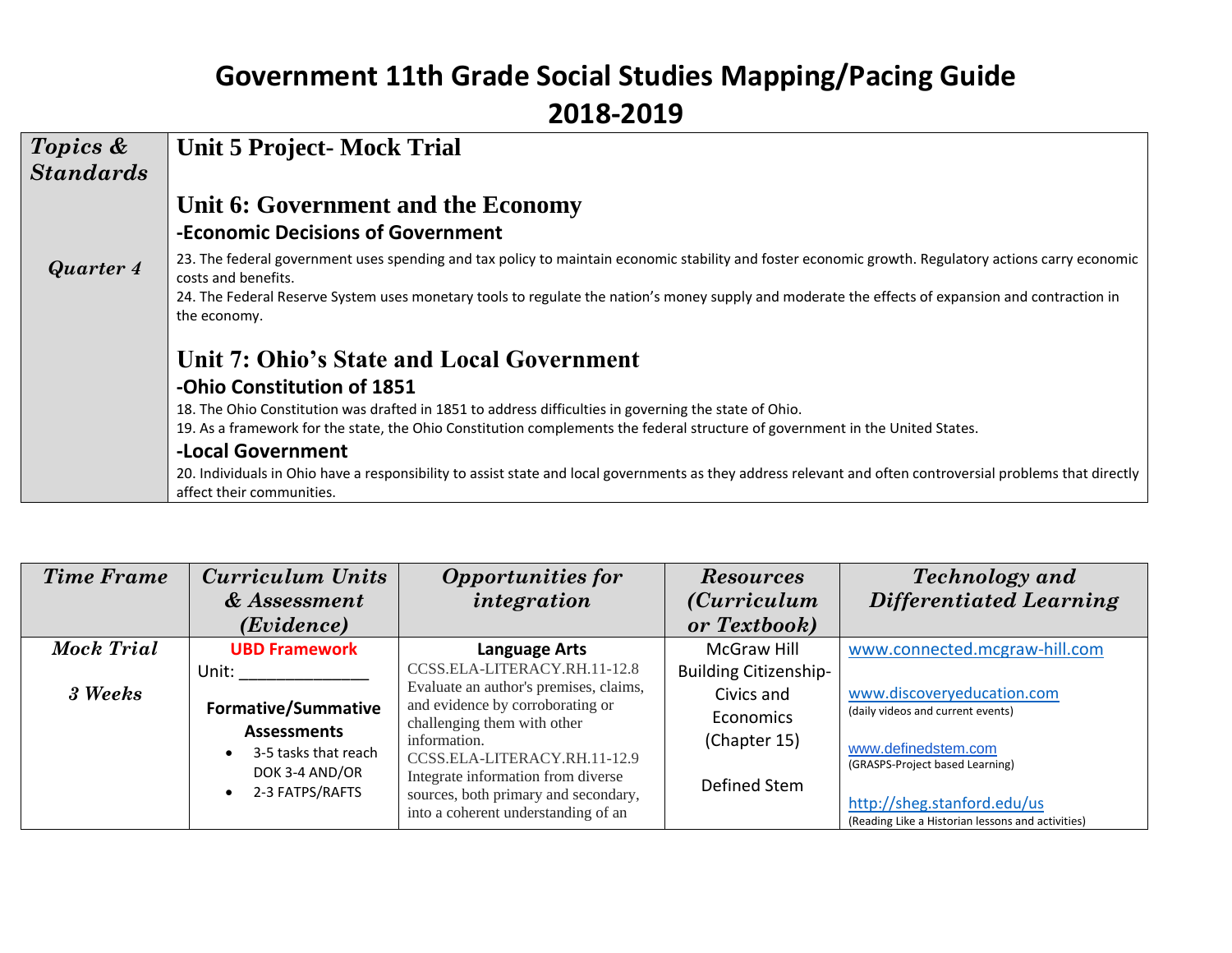|                                             | At least 1 GRASP per<br>$\bullet$<br>quarter<br>At least 1 Common<br>Short Cycle per<br>quarter<br>*Assessments located within<br>unit<br>McGraw-Hill Assessment<br>Resources<br>Lesson Quiz<br>Lesson Review<br><b>Chapter Assessment</b><br>Self-Check Quiz                                                                                                                                                                                                                                                                                                                 | idea or event, noting discrepancies<br>among sources.<br><b>McGraw-Hill Text Literacy</b><br>Resources<br><b>Reading Essentials</b><br><b>Graphic Novels</b><br><b>Biographies</b><br><b>Research and Writing</b><br><b>Skills</b><br>Content/Academic<br>Vocabulary<br>Ohio Public Library<br>$\bullet$<br><b>Information Network</b>                                                                                                                                                                                                                                                                                                                   | <b>Discovery Education</b><br>Reading Like a<br>Historian                                                                                                                  | http://www.archives.gov/education/<br>(Professional Development, Documents, Archived<br>materials, non-fictional articles, exhibits)<br>www.icivics.com<br>(Interactive tools and activities about civics)<br><b>Differentiated Instruction and ELL support</b><br>listed in online resources under Lesson<br><b>Planning "Differentiation and Remediate."</b>                                                                                                                                                                                                                                                   |
|---------------------------------------------|-------------------------------------------------------------------------------------------------------------------------------------------------------------------------------------------------------------------------------------------------------------------------------------------------------------------------------------------------------------------------------------------------------------------------------------------------------------------------------------------------------------------------------------------------------------------------------|----------------------------------------------------------------------------------------------------------------------------------------------------------------------------------------------------------------------------------------------------------------------------------------------------------------------------------------------------------------------------------------------------------------------------------------------------------------------------------------------------------------------------------------------------------------------------------------------------------------------------------------------------------|----------------------------------------------------------------------------------------------------------------------------------------------------------------------------|------------------------------------------------------------------------------------------------------------------------------------------------------------------------------------------------------------------------------------------------------------------------------------------------------------------------------------------------------------------------------------------------------------------------------------------------------------------------------------------------------------------------------------------------------------------------------------------------------------------|
| <b>Government</b><br>and Economy<br>2 Weeks | <b>UBD Framework</b><br>Unit: and the contract of the contract of the contract of the contract of the contract of the contract of the contract of the contract of the contract of the contract of the contract of the contract of the contract of the<br><b>Formative/Summative</b><br><b>Assessments</b><br>3-5 tasks that reach<br>DOK 3-4 AND/OR<br>2-3 FATPS/RAFTS<br>At least 1 GRASP per<br>$\bullet$<br>quarter<br>At least 1 Common<br>Short Cycle per<br>quarter<br>*Assessments located within<br>unit<br><b>McGraw-Hill Assessment</b><br>Resources<br>Lesson Quiz | <b>Language Arts</b><br>CCSS.ELA-LITERACY.RH.11-12.7<br>Integrate and evaluate multiple sources<br>of information presented in diverse<br>formats and media (e.g., visually,<br>quantitatively, as well as in words) in<br>order to address a question or solve a<br>problem.<br>CCSS.ELA-LITERACY.RH.11-12.8<br>Evaluate an author's premises, claims,<br>and evidence by corroborating or<br>challenging them with other<br>information.<br>CCSS.ELA-LITERACY.RH.11-12.9<br>Integrate information from diverse<br>sources, both primary and secondary,<br>into a coherent understanding of an<br>idea or event, noting discrepancies<br>among sources. | <b>McGraw Hill</b><br><b>Building Citizenship-</b><br>Civics and<br>Economics<br>(Chapter 20)<br>Defined Stem<br><b>Discovery Education</b><br>Reading Like a<br>Historian | www.connected.mcgraw-hill.com<br>www.discoveryeducation.com<br>(daily videos and current events)<br>www.definedstem.com<br>(GRASPS-Project based Learning)<br>http://sheg.stanford.edu/us<br>(Reading Like a Historian lessons and activities)<br>http://www.archives.gov/education/<br>(Professional Development, Documents, Archived<br>materials, non-fictional articles, exhibits)<br>www.icivics.com<br>(Interactive tools and activities about civics)<br><b>Differentiated Instruction and ELL support</b><br>listed in online resources under Lesson<br><b>Planning "Differentiation and Remediate."</b> |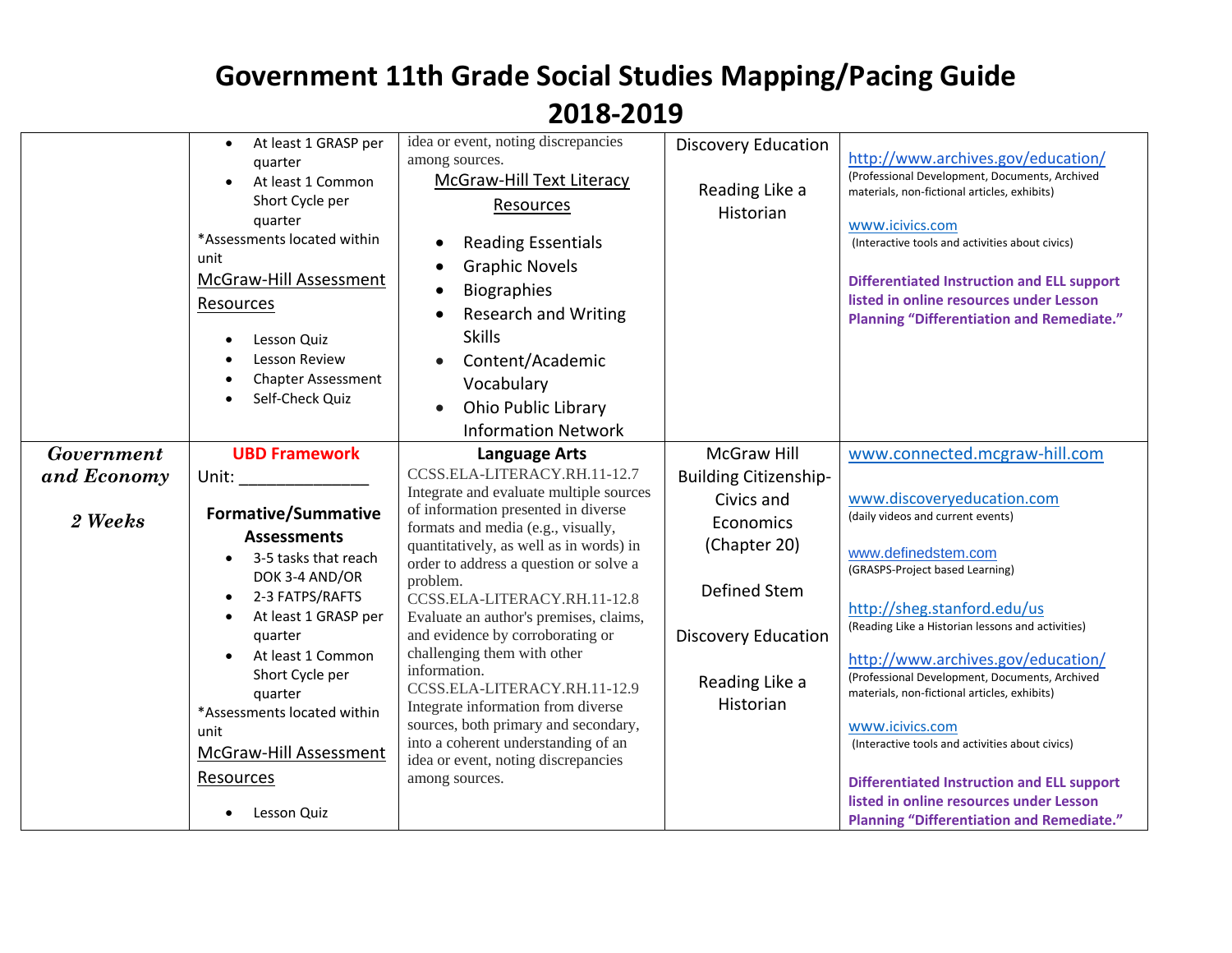|                                                           | Lesson Review<br><b>Chapter Assessment</b><br>Self-Check Quiz                                                                                                                                                                                                                                                                                                                                                                              | <b>McGraw-Hill Text Literacy</b><br>Resources<br><b>Reading Essentials</b><br><b>Graphic Novels</b><br><b>Biographies</b><br><b>Research and Writing</b><br><b>Skills</b><br>Content/Academic<br>Vocabulary<br><b>Ohio Public Library</b><br><b>Information Network</b>                                                                                                                                                                                                           |                                                                                                                                                                               |                                                                                                                                                                                                                                                                                                                                                                                                                                                                                                                                                                                                                  |
|-----------------------------------------------------------|--------------------------------------------------------------------------------------------------------------------------------------------------------------------------------------------------------------------------------------------------------------------------------------------------------------------------------------------------------------------------------------------------------------------------------------------|-----------------------------------------------------------------------------------------------------------------------------------------------------------------------------------------------------------------------------------------------------------------------------------------------------------------------------------------------------------------------------------------------------------------------------------------------------------------------------------|-------------------------------------------------------------------------------------------------------------------------------------------------------------------------------|------------------------------------------------------------------------------------------------------------------------------------------------------------------------------------------------------------------------------------------------------------------------------------------------------------------------------------------------------------------------------------------------------------------------------------------------------------------------------------------------------------------------------------------------------------------------------------------------------------------|
| <b>Ohio's State</b><br>and Local<br>Government<br>3 Weeks | <b>UBD Framework</b><br>Unit: and the state of the state of the state of the state of the state of the state of the state of the state<br><b>Formative/Summative</b><br><b>Assessments</b><br>3-5 tasks that reach<br>DOK 3-4 AND/OR<br>2-3 FATPS/RAFTS<br>At least 1 GRASP per<br>quarter<br>At least 1 Common<br>Short Cycle per<br>quarter<br>*Assessments located within<br>unit<br>McGraw-Hill Assessment<br>Resources<br>Lesson Quiz | <b>Language Arts</b><br>CCSS.ELA-LITERACY.RH.11-12.10<br>By the end of grade 12, read and<br>comprehend history/social studies texts<br>in the grades 11-CCR text complexity<br>band independently and proficiently.<br>McGraw-Hill Text Literacy<br>Resources<br><b>Reading Essentials</b><br><b>Graphic Novels</b><br><b>Biographies</b><br><b>Research and Writing</b><br><b>Skills</b><br>Content/Academic<br>Vocabulary<br>Ohio Public Library<br><b>Information Network</b> | <b>McGraw Hill</b><br><b>Building Citizenship-</b><br>Civics and<br>Economics<br>(Chapter 11-12)<br>Defined Stem<br><b>Discovery Education</b><br>Reading Like a<br>Historian | www.connected.mcgraw-hill.com<br>www.discoveryeducation.com<br>(daily videos and current events)<br>www.definedstem.com<br>(GRASPS-Project based Learning)<br>http://sheg.stanford.edu/us<br>(Reading Like a Historian lessons and activities)<br>http://www.archives.gov/education/<br>(Professional Development, Documents, Archived<br>materials, non-fictional articles, exhibits)<br>www.icivics.com<br>(Interactive tools and activities about civics)<br><b>Differentiated Instruction and ELL support</b><br>listed in online resources under Lesson<br><b>Planning "Differentiation and Remediate."</b> |